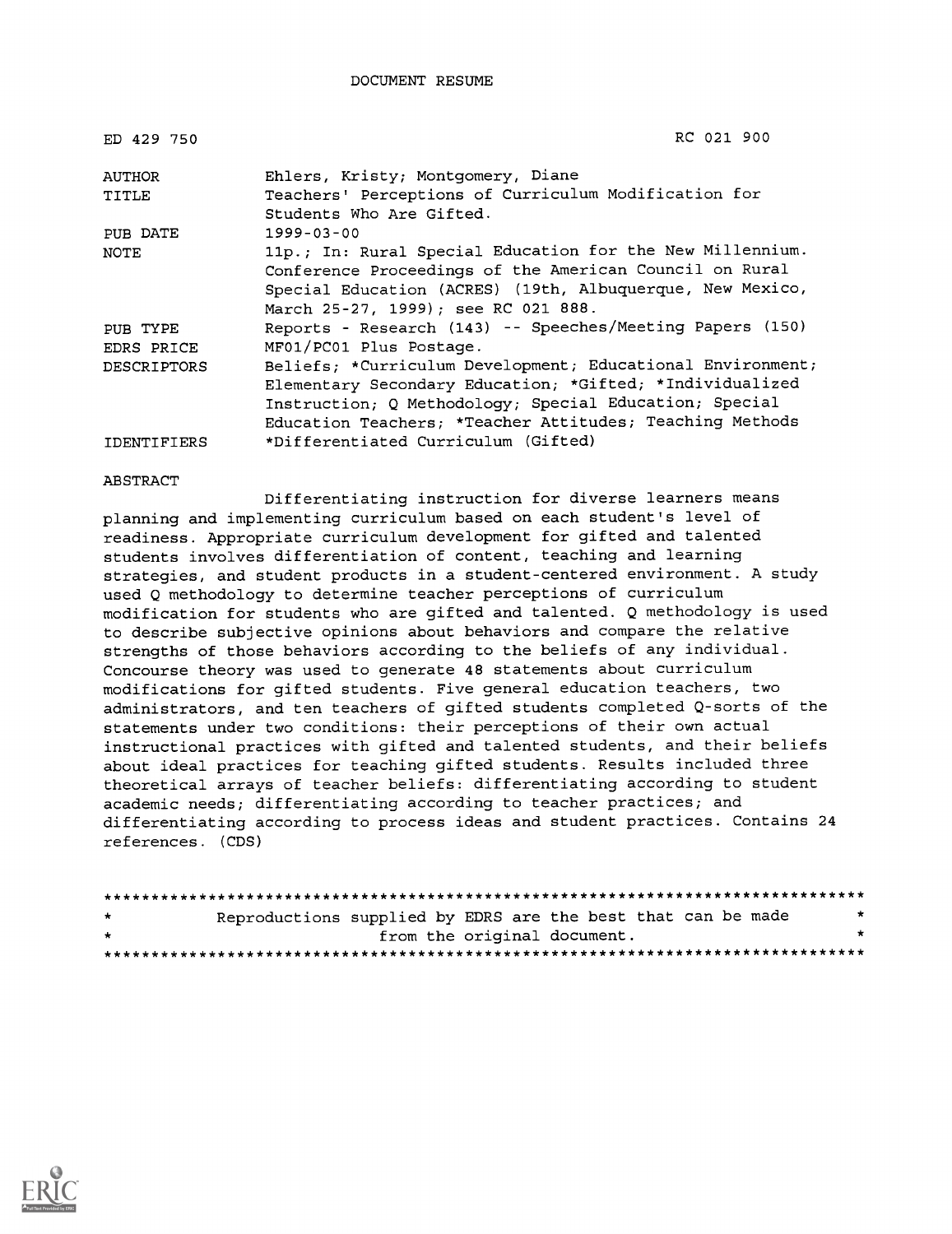U.S. DEPARTMENT OF EDUCATION<br>Office of Educational Research and Improveme Office of Educational Research and Improvement<br>EDUCATIONAL RESOURCES INFORMATION

CENTER (ERIC)<br>This document has been reproduced as received from the person or organization originating it.

0 Minor changes have been made to improve reproduction quality.

Points of view or opinions stated in this document do not necessarily represent official OERI position or policy.

"PERMISSION TO REPRODUCE THIS MATERIAL HAS BEEN GRANTED BY

Diane Montgomery

Kristy Ehlers Oklahoma State Department of Education Oklahoma City, Oklahoma

TO THE EDUCATIONAL RESOURCES INFORMATION CENTER (ERIC)."

Diane Montgomery Oklahoma State University Stillwater, Oklahoma

# TEACHERS' PERCEPTIONS OF CURRICULUM MODIFICATION FOR STUDENTS WHO ARE GIFTED

Educators are faced with a variety of challenges in today's classrooms. Teachers must adapt the curriculum and learning environment to provide a classroom climate that meets the academic, social, and emotional needs of the students who have a wide range of readiness skills, learning styles, and curricular needs. Expectations for excellence at the national level, state curriculum requirements, and local school district guidelines restrict the choices an educator has regarding the development and implementation of the curriculum. Furthermore, each teacher has a background of experiences that influence how he or she perceives what each learner needs (Good, 1982) and what the appropriate educational response to the need might be (Johnson, 1993).

There is greater complexity in the diversity of students in classrooms today. The learning needs of students are often determined by school psychologists or other educational specialists to correspond to various educational diagnoses, such as learning disabled, emotionally disturbed, gifted and talented, or any combination of a other educational descriptors. Special programs are provided to the general education classroom environment for these students. Teachers respond to the diagnosis of student need and programming in two major ways: (1) concern about the overall welfare of the child as the teacher strives to determine appropriate curriculum, and (2) concern whether specialized treatment is necessary for the child with diverse learning needs (Robinson, 1985).

Recent trends in education have shifted from separate programs for children identified as needing differentiated programs to inclusive classrooms where students with diverse abilities receive specialized instruction together in the general education classroom. This means that students who are learning at a different pace, breadth, and depth are being taught using the same curriculum structure and class environment. General education teachers find "teaching to the middle" a method of instruction as a response to such demands of diversity (Tomlinson, 1995). The question to ask, however, is how many children are actually in "the middle?" What happens with the student who requires additional time and explanation on an assigned task when the teacher is ready to move on to another topic? Likewise, questions must be asked about the curriclum for the student who catches on to a concept quickly, does not require drill and practice, and does not fit into this one-size-fits-all classroom (Tomlinson & Kiernan, 1997).

# Differentiated Curriculum

Differentiating instruction for diverse learners is an educational phenomenon that enables teachers to develop and implement curriculum that is appropriate for all students (Tomlinson, 1995; Tomlinson & Kiernan, 1997). Students are successful in differentiated classrooms because the teacher is planning and implementing curriculum based on each student's own level of readiness (Tomlinson, 1995) and moving the student forward with skills, knowledge, and educational relevance, rather than teaching all students in the same way.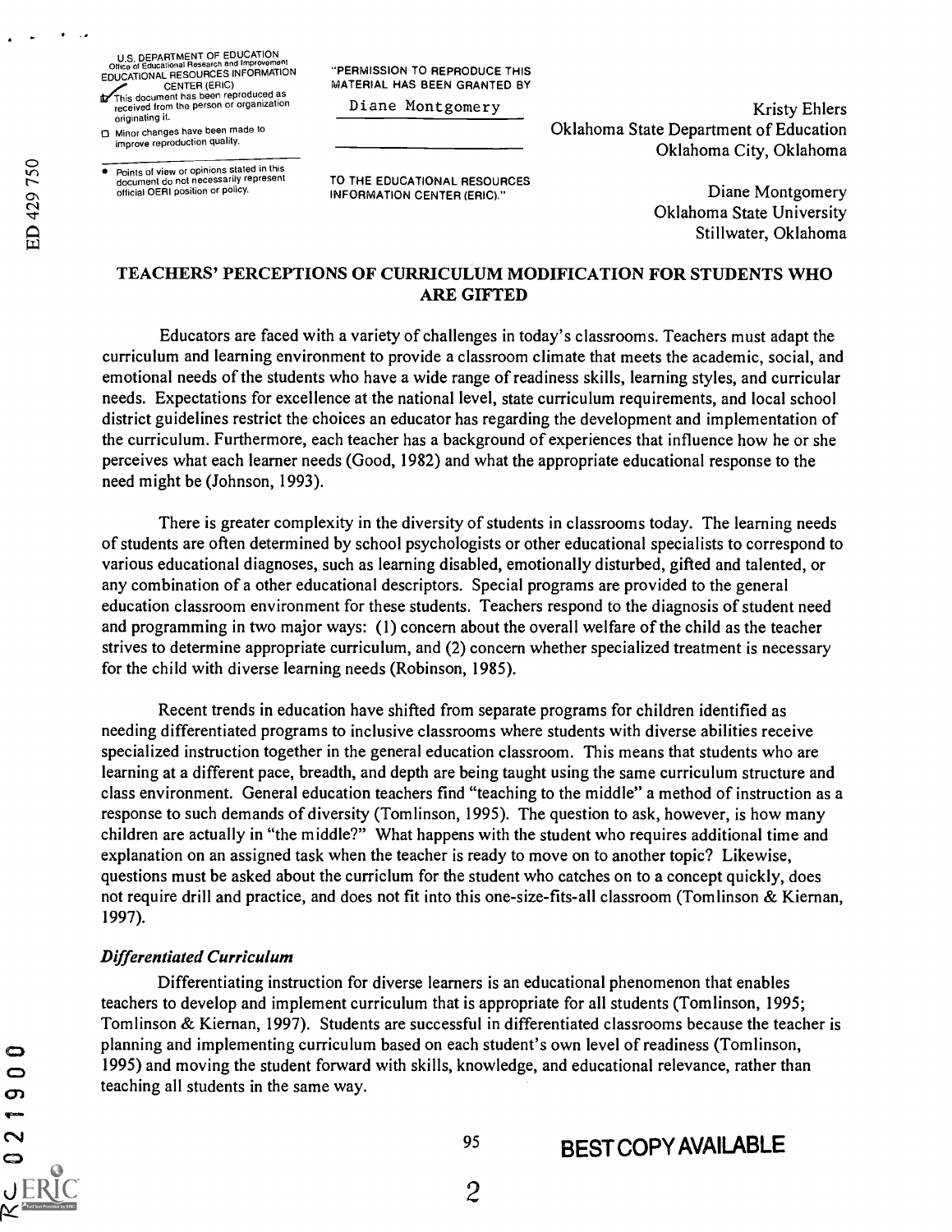The impact of this type of instruction on students who are gifted and talented is far-reaching. Students may be learning more advanced concepts, developing more dynamic products, and understanding connections between what is being taught and how the information fits into the real world. How the teacher perceives his/her classroom of diverse learners influences the methods of instruction employed in that classroom (Carter, 1971; Rubenzer & Twaited, 1979).

Appropriate curriculum development for students identified as gifted and talented ensures that there are qualitative differences from the general education curriculum in content, process, product, and learning environment (Maker, 1982). This means that students who are gifted and talented are provided with expanded educational opportunities, rather than more of the same (MOTS) projects and assignments. The development of curriculum should be differentiated for learners who are gifted and talented, meaning that instruction is integrated and adapted to the varying levels of student readiness and ability. High levels of cognitive and affective concepts and processes are employed in the differentiated classroom. Student product development is based on the individual student's educational needs and goals. The differentiated learning environment is flexible, allowing students to work individually, in small homogeneous or heterogeneous groups, or in a whole class setting (Maker, 1982; Tomlinson, 1996).

Differentiation of instruction for students who are gifted and talented focuses on the elaboration of the presentation of learning opportunities, the diversity of methods of presentation, and the variety of student products and student assessments (Tomlinson & Kiernan, 1997). Students are exposed to content learning opportunities outside of the limits of the textbook and the typical age/grade expectations. Allowing additional work time, materials, and resources encourages flexibility in the general education curriculum. Students develop critical thinking skills through the integration of content subject matter. Assessing student products requires individual grading rubrics rather than one set of criteria for the entire learner population (Tomlinson, 1995).

#### Content Differentiation

Differentiation of content is defined as modifying what is being taught to the student (Maker, 1982; Maker & Nielson, 1996; Tomlinson & Kiernan, 1997). Appropriate content for students who are gifted and talented is more complex, more abstract, and more varied than that of the general education learner. Included in content modifications is the study of creativity and creative productivity (Shanley, 1993). Complex content includes the manipulation of more concepts, abstract concept relationships, and the integration of concepts across disciplines or fields of study. Abstractness takes the learner from the data level (focusing on facts and isolated information) through concept development (focusing on ideas and classes of knowledge) to the generalization level (focusing on the student's ability to impose conceptual knowledge on a wider field of understanding). Varied content incorporates the idea of enriched content as the learner is involved in a systematic sampling of different types of content.

#### Process Differentiation

Process modification is described as the way educators teach (Maker, 1982) or how the students make sense of what they are learning (Rosselli, 1993; Tomlinson, 1995). The teacher who is making appropriate process modifications employs higher level thinking strategies, open endedness, variable pacing, and student discovery. Emphasizing the use of a body of knowledge rather than the acquisition of that knowledge enables the learner to develop higher levels of thinking skills. Encouraging divergent thinking more than convergent thinking defines curriculum open endedness (Maker, 1982), as students look for many, varied, and unusual solutions, not just the one correct answer. Flexible pacing allows students who demonstrate mastery of a concept or set of concepts to move on to the next level regardless of the overall pace of the classroom. Developing skills of inductive and deductive reasoning permit

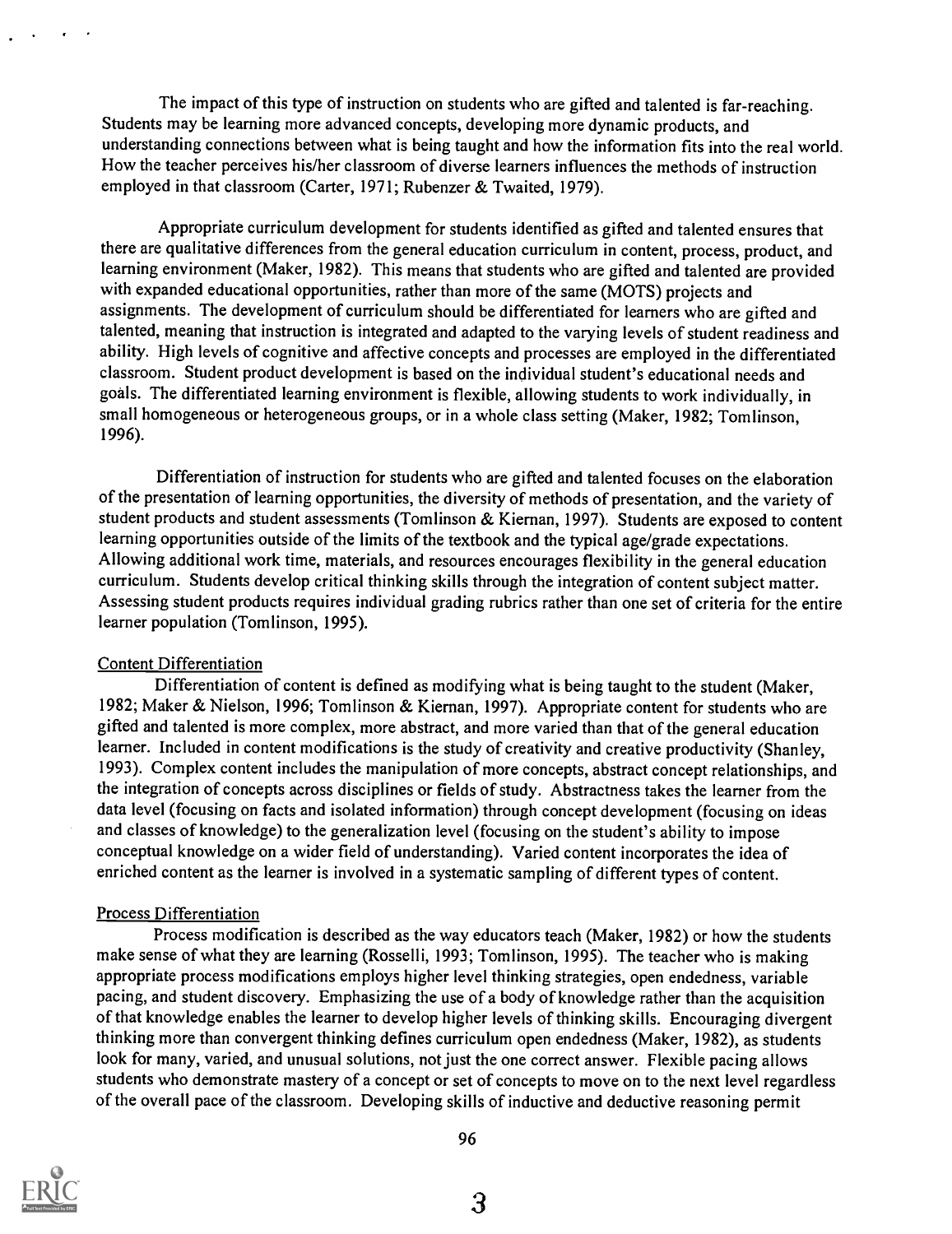students who are gifted and talented to value discovery learning where looking for the answers is an important as solving the problem (Tomlinson, 1995).

## Product Differentiation

Student products allow the learner to demonstrate his/her understanding of content and processes. Modifications in products for students who are gifted and talented include having real problems and audiences (Maker, 1982; Reis & Schack, 1993), using authentic assessments (Renzulli, 1977), and transforming and synthesizing information in a meaningful way (Maker, 1982). Real problems and real audiences encourage students to work with a specific purpose in mind instead of completing tasks for a classroom grade (Renzulli, 1977). Assessments of student products in a differentiated classroom include the use of established criteria by which the student, members of the real audience, his/her peers, or the teacher will make the evaluation. Product transformation and synthesis occurs as students demonstrate the interconnectedness of information rather than a summary of the facts.

### Learning Environment Differentiation

The learning environment in a differentiated classroom is not chaotic (Schiever, 1993; Sisk, 1993; Tomlinson, 1995), but rather interactive. Educational settings where differentiated learning environments are found emphasize student centeredness, independent, and mobility. The focus of a student-centered classroom is on the learners, with the teacher assuming the role of facilitator where he/she once was the sole dispenser of knowledge (Tomlinson, 1995; Tomlinson & Kiernan, 1997). Student independence includes freedom of student choice and teacher tolerance for student diversity. Mobility of students is important in a differentiated classroom as students are free to move among and between workstations and learning areas to complete tasks. Classroom management and mutual studentteacher respect contribute to a successfully differentiated learning environment.

# Teacher Attitudes

Personal attitudes about how students should be taught prevail for teachers and administrators. These attitudes influence what curriculum is relevant and the nature of the physical location where students should receive their education. The teacher's beliefs and perceptions are evident in the types of questions asked of students in his or her classroom, the types of feedback given to students (Good, 1982), the grade level and subjects preferred, and the reinforcements provided for students. The effect of teacher beliefs and perceptions influences the teacher's academic expectations of students with varying academic abilities.

The purpose of this study was to describe the ways that teachers perceive the education of students who are gifted and talented. The perceptions were determined based on how teachers believe they adapt curriculum to meet the needs of students are gifted and talented, and how they thought such students should be taught. Teacher perceptions were studied using a Q-sort, with sample questions extracted from literature relevant to differentiation of the education for students who are identified as gifted and talented.

The research question of primary interest investigated in this study is:

1. What are the predominant beliefs related to teaching practices for students who are gifted and talented?

# Method

Q methodology is a research method that can describe subjective opinions about behaviors and compare the relative strengths of those behaviors according to the beliefs of any individual

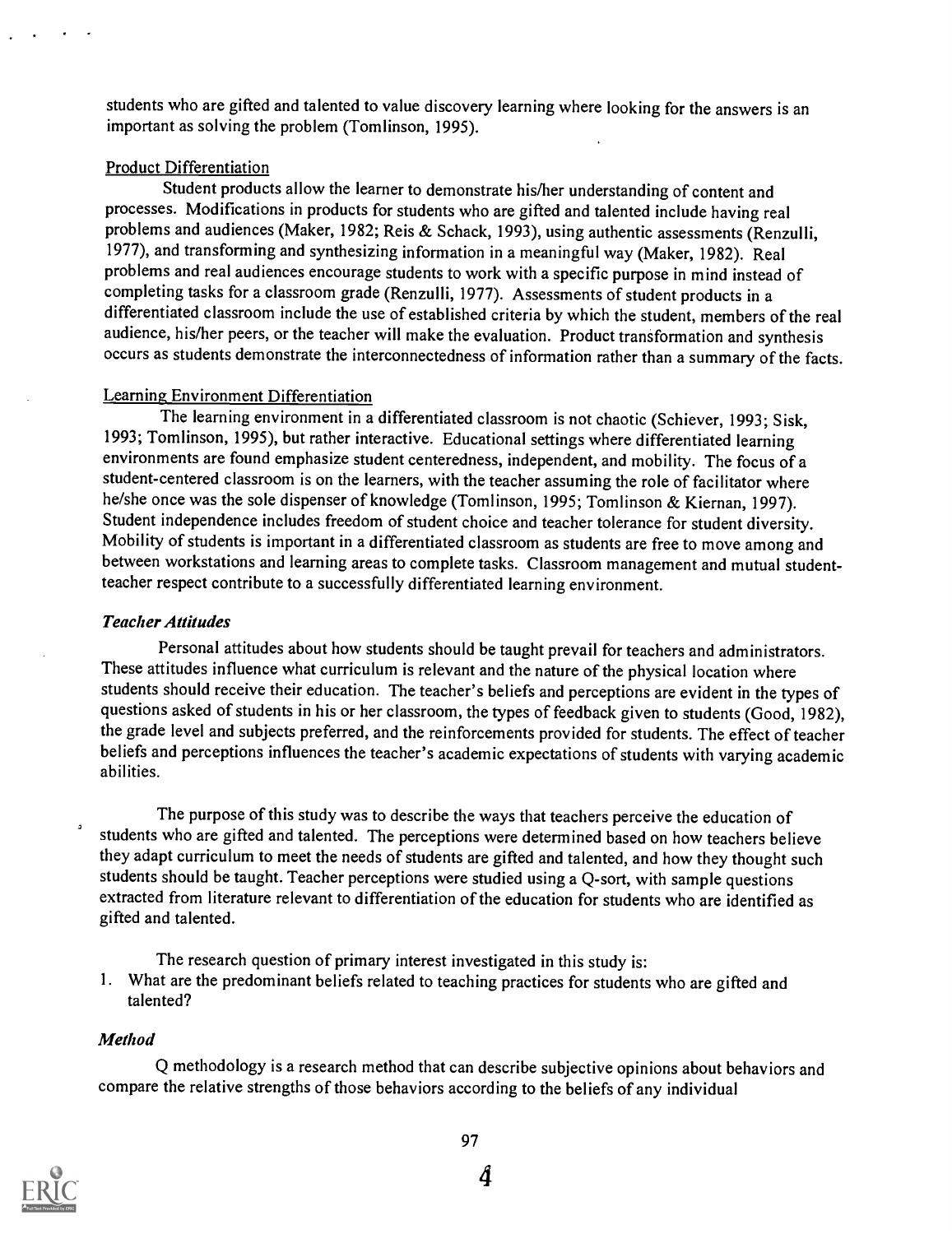(Montgomery, 1983). The method is comprised of established procedures and a conceptual framework that assist in defining a particular phenomenon (Brown, 1993), in this case, teachers perceptions of curriculum modifications for students who are gifted.

# **Participants**

Seventeen (17) educators participated in this study. Five (5) were teachers in general education, two (2) were administrators, and (10) were teachers who spend more than 75% of their time in gifted education. Participants ranged in experience from 2 to 27 years and were from public school districts located in Oklahoma. Ten (10) of the educators were from rural school districts with five considered to be remotely located (more than 50 miles from an urban center) and five of the ten were located closer to towns or cities. Seven of the participants were from urban school districts. Five of these seven were from school districts located in the inner city, one was from an affluent urban district, and one was from a college town. Fourteen (14) of the educators were women and three were men.

# Instrument

A concourse is the set of opinion statements representing all possible statements related to the study (Brown, 1980). Concourse theory was used to generate items for the study. Statements about curriculum modifications for gifted students were extracted from the literature and organized by using a theoretical framework (see Table 1). Two theories were used to construct the matrix for the development of statements for the Q sort. The theories were the major principles of curriculum modification for students who are gifted (Maker, 1992) and the three levels of differentiation found by Tomlinson (1996) in a middle school case study.

# Table 1

Theoretical Framework for Q-Set on Curriculum Modifications for Gifted Learners

|                             |                    | Levels                |                       |
|-----------------------------|--------------------|-----------------------|-----------------------|
| <b>Principles</b>           | No Differentiation | Micro Differentiation | Macro Differentiation |
| $\overline{\text{Content}}$ |                    |                       |                       |
| Process                     |                    |                       |                       |
| Product                     |                    |                       |                       |
| Environment                 |                    |                       |                       |

Over one hundred (100) statements of strategies and recommended practices for the education of the gifted and talented were obtained through relevant literature (see Shore, Cornell, & Robinson, 1991; Van Tassel Baska, 1994; VanTassel Baska, 1997). Statements were reviewed and refined by a panel of experts which included two (2) university faculty members, four (4) public school administrators, and three (5) teachers in regular and gifted education who were experienced in educational trends relating to the education of students who are gifted and talented. Each member of the panel of experts was instructed to review the statement according to literature in the field of gifted and talented education, redundancy, range of meaning, and language used by teachers in public schools. After the review by the panel of experts, forty-eight (48) statements were retained as statements or items on the Q-sort to represent the theoretical categories. The form board was constructed to present a range of 11 piles or column with a specified number of items or statements to be placed in each column so all statements are placed in only one place on the board. The following distribution was used: 2-3-4-5-6-8-6-5-4-3-2

# Procedures

Respondents completed the Q sorts under two conditions of instruction: (1) What do you believe you are currently doing in your class for gifted students? and (2) What do you believe is the ideal way

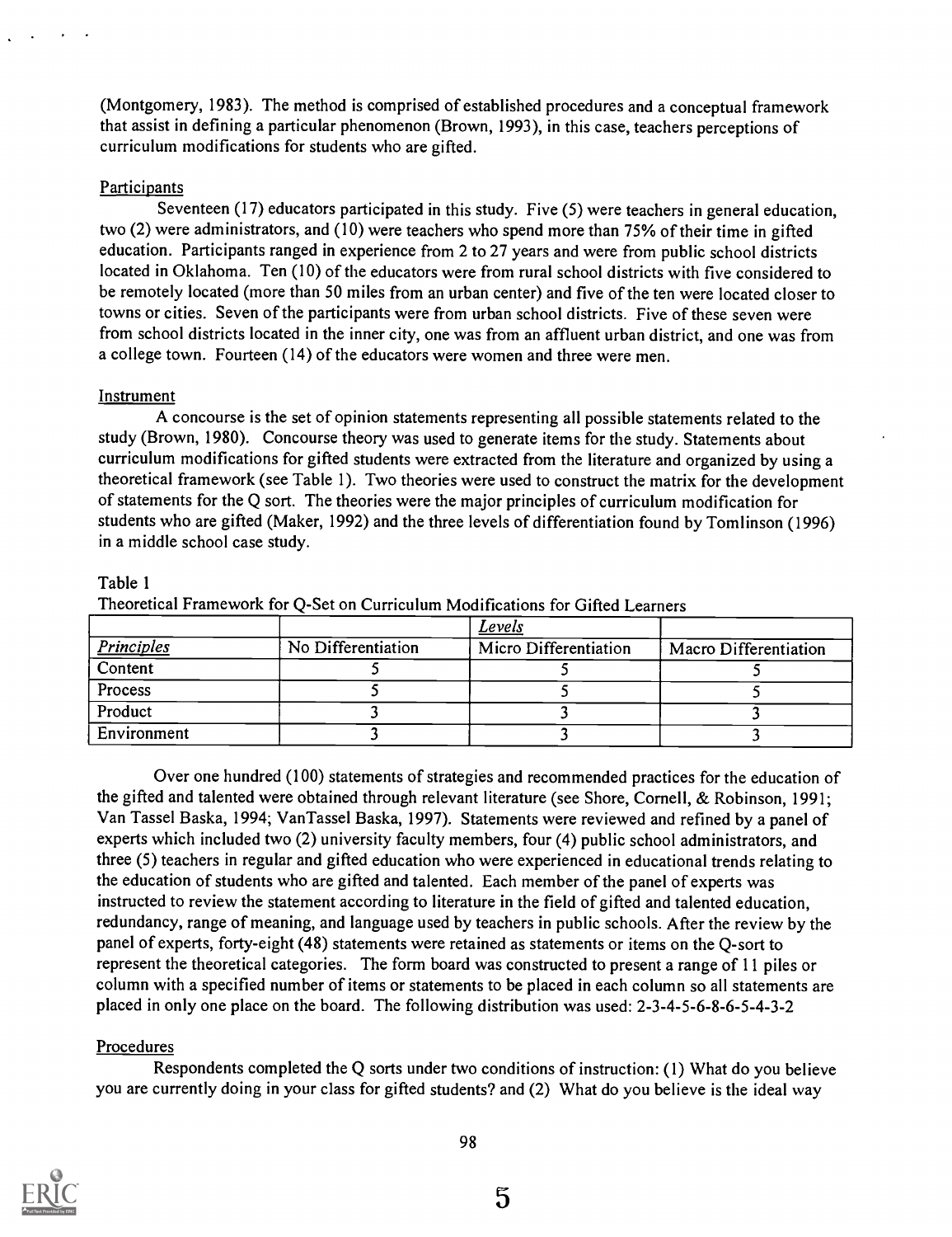for teaching gifted students? The first condition of instruction seeks what participants perceive as their actual instructional practices for students who are gifted and talented. The second condition of instruction elicits what participants believe would be the ideal educational approach related to the education of students who are gifted and talented.

After the second sorting, participants completed a post-sort question that asked for other ideas about curriculum modifications for students who are gifted or any other comments or explanations for either sort. This question serves two purposes (1) it allows participants to express ideas that might not be clearly stated in any of the statements and (2) the responses serve as support Interpretation. As much information as possible is collected to interpret the factors according to the meaning the statements held for those people whose Q-sort loaded on the factor considered for interpretation.

Q sort data were coded and entered in PQMethod (Schmolck, 1997) software application program. The analysis program first correlates each of the sorts to each of the other sorts, then a principle components factor analysis was conducted, followed by varimax rotation and factor interpretation to respond to the research questions.

### Results

Each of the seventeen (17) participants sorted twice which yielded 34 sorts for the analysis. Each Q-sort was correlated with all others followed by a factor analysis using principal components technique, although centroid analysis is recommended by Q methodologists (Brown, 1980, McKeown & Thomas, 1988), principle components provided the greatest statistical efficiency for the varimax rotation. A three factor solution was chosen as the best fit because it accounted for more of the sorts than the four factor solution. Although thirteen (13) sorts were confounded (loaded significantly on more than one factor, only two sorts did not significantly load on any factor). The level of significance was established at a common default of .45 to determine factor loadings (Table 2).

#### Table 2

| Demographic of Q sorter                     | Factor 1 | Factor 2 | Factor 3 |
|---------------------------------------------|----------|----------|----------|
| 1. Actual Female GT Rural                   | X        |          |          |
| 2. Ideal for $#1$                           | X        |          |          |
| 3. Actual Female GT Rural                   |          |          |          |
| 4. Ideal for $#3$                           |          |          |          |
| 5. Actual Female GT Rural (remote)          |          | X        |          |
| 6. Ideal for $#5$                           |          |          |          |
| 7. Actual Female Admin Urban (inner city)   |          |          |          |
| 8. Ideal for $#7$                           |          |          |          |
| 9. Actual Female GT Urban (inner city)      |          |          |          |
| 10. Ideal for $#9$                          |          | X        |          |
| 11. Actual Female GT Urban (inner city)     |          |          | X        |
| 12. Ideal for $\#11$                        |          |          | $\bf{X}$ |
| 13. Actual Male English Urban (inner city)  |          |          |          |
| 14. Ideal for $\#13$                        |          |          | X        |
| 15. Actual Female GT Urban (inner city)     |          |          |          |
| 16. Ideal for #15                           | X        |          |          |
| 17. Actual Female English AP rural (remote) | X        |          |          |
| 18. Ideal for #17                           |          |          |          |

Significant Factor Loadings for a Three-Factor Solution

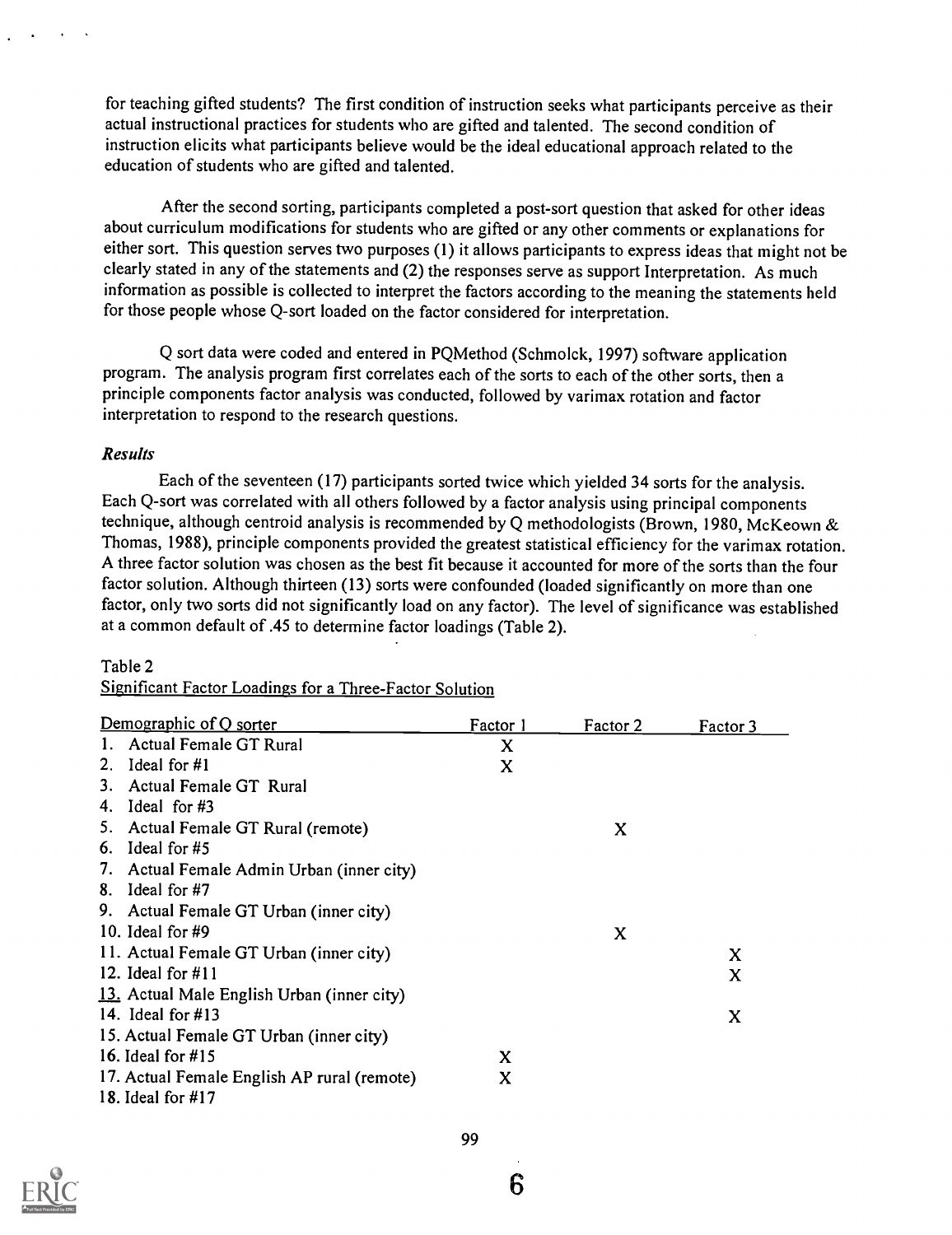| Demographic of Q sorter                  | Factor 1 | Factor 2 | Factor 3 |
|------------------------------------------|----------|----------|----------|
| 19. Actual Female GT Rural               |          | x        |          |
| 20. Ideal for $\#19$                     |          | X        |          |
| 21. Actual Female GT Urban (affluent)    |          |          |          |
| 22. Ideal for $#21$                      |          |          |          |
| 23. Actual Female Elem Rural (remote)    |          | X        |          |
| 24. Ideal for $\#23$                     |          |          |          |
| 25. Actual Female GT Urban-college       |          | X        |          |
| 26. Ideal for $\#25$                     |          |          |          |
| 27. Actual Female general Rural (remote) |          |          | X        |
| 28. Ideal for #27                        |          |          | x        |
| 29. Actual Male Sec-Tech rural           |          |          | x        |
| 30. Ideal for $\#29$                     | X        |          |          |
| 31. Actual Male general Rural (remote)   | x        |          |          |
| 32. Ideal for $\#31$                     |          |          | X        |
| 33. Actual Female Admin Rural (remote)   |          |          |          |
| 34. Ideal for #33                        |          |          |          |
|                                          |          |          |          |

Sorts that loaded on more than one factor: 3, 4, 6, 7, 8, 15, 18, 21, 22, 24, 26, 33, 34 Sorts that were non-significant with this solution: 9, 13

The factor scores for the three-factor solution were used to determine the z-scores for all items in each factor. The ordering of the z-scores in descending order allows the representation of the theoretical array for each of the three factors. Each of these arrays was interpreted to respond to the research questions for this study.

### What are the predominant beliefs related to teaching practices for students who are gifted and talented?

There were three factors that emerged from this study to represent the beliefs of teachers for developing curriculum for students who are gifted. The beliefs are named (1) Differentiating According to Student Academic Needs, (2) Differentiating According to Teaching Practices, and (3) Differentiating According to Process Ideas. These are the three theoretical arrays or beliefs held by the teachers who participated in the study. A description of the educators who significantly defined each of these theoretical arrays is essential to the interpretation of the factor. Indeed, understanding the characteristics of those who defined the factor served as data in factor interpretation. The following is a summary description of the teachers who defined the factor and the theoretical interpretation of the factor.

# Differentiating According to Student Academic Needs

There were seven (7) sorts that significantly loaded on this factor representing views that teachers held (see Table 2). The actual and ideal sorts for one participant who is female and teaching gifted students in a rural district defined this factor. In addition, the actual sort for two other female gifted teachers (one rural and remote; one urban) and one male general educator from a rural remote district loaded on this factor. Ideal sorts loaded on the factor from a female gifted teacher from an urban district and a male general teacher from a rural district.

The teachers on this factor highly valued the academic needs of students. The statements describing the belief reveal a motivation to differentiate learning and evaluation for each student.

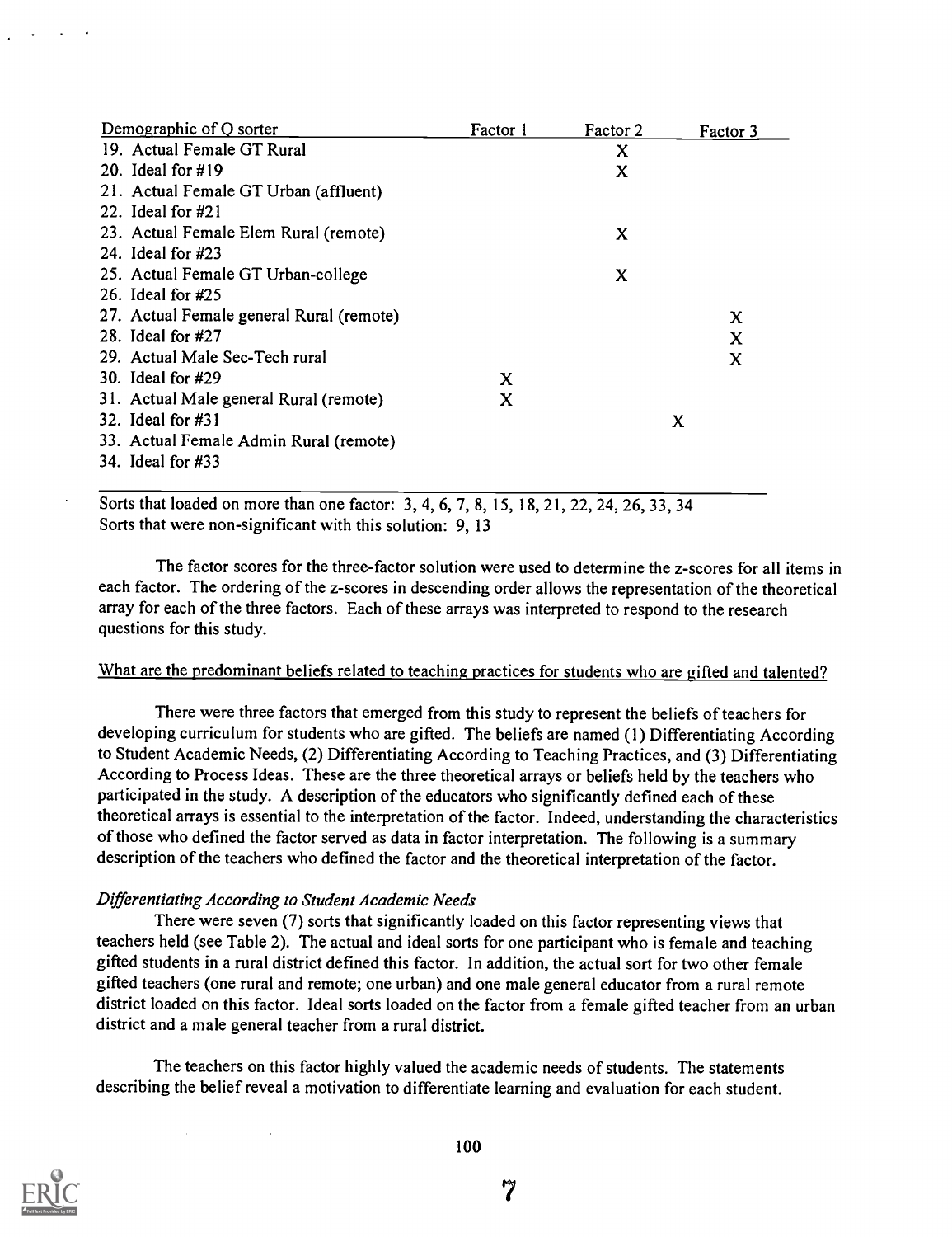- 21. Different learning objectives and evaluation standards are set for different students based on the student's ability. (z-score 1.878)
- 43. Students are compacted out of content that they already know. (z-score 1.746)
- 39. Variable pacing for students is used based on the students' effort and ability. (z-score 1.52)
- 37. Student learning differences are varied, and modifications to accommodate for those differences should be made in the classroom (z-score 1.367)
- 22. Grading expectations for students are varied (z-score 1.358)

Lowest ranked statements are:

- 13. The more students practice the more they will learn (z-score -1.797)
- 7. The academic pace of the classroom is consistent for all students  $(z\text{-score}-1.616)$
- 20. Gifted students are given more assignments/items to do than other students (z-score -1.571)
- 12. Grading criteria is consistent for all students (z-score -1.475)
- 30. Students will succeed because of a formal and rule-governed classroom environment (zscore  $-1.469$ )

### Differentiating According to Teacher Practices

There were six (6) sorts that significantly loaded on this factor or six teacher's views that defined the theoretical array (see Table 2). The actual and ideal sorts for one participant who is female and teaching gifted students in a rural district defined this factor. In addition, the actual sort for two other female teachers, both from rural and remote school districts. One of the women was a GT teacher and one was teaching general education. Ideal sorts loaded on the factor were a female GT teacher from an urban inner city district and a male general teacher from a rural remote district.

The educators holding this belief are characterized by allowing certain teaching practices to provide for the needs of gifted students. Students are not expected to sit quietly, but can do other puzzles and assignments if they finish their work early. The teacher plans cooperative learning strategies and accommodates the interests of the students. Although the negative valenced z-scores indicate this educator does not have a teacher-directed classroom, the teacher is making many of the instructional decision. The teacher directs the classroom with the student interests and work pace considered. The highest ranked statements are as follows:

- 32. Students are not expected to always be sitting quietly at their desks/tables (z-score 1.671)
- 27. If students finish their work early, they may read, do puzzles, work on other assignments, or work on the computer (z-score 1.639)
- 47. Opportunities for cooperative and group work are provided for all students (z-score 1.538)
- 29. Gifted students are encouraged to ask questions that may extend the focus of the planned discussion (z-score 1.451)
- 36. Planned lessons and activities are modified based on the spontaneous interests and questions of students (z-score 1.299)

Lowest ranked statements are:

- 5. Lecturing is the best teaching method (z-score -2.071)
- 10. The classroom is teacher-oriented (z-score -1.834)
- 30. Students will succeed because of a formal and rule-governed classroom (z-score -1.754)
- 20. Gifted students are given more assignments/items to do than other students ( $z$ -score  $-1.635$ )
- 4. Gifted education services are a privilege to those students who qualify to receive them (z $score-1.550$

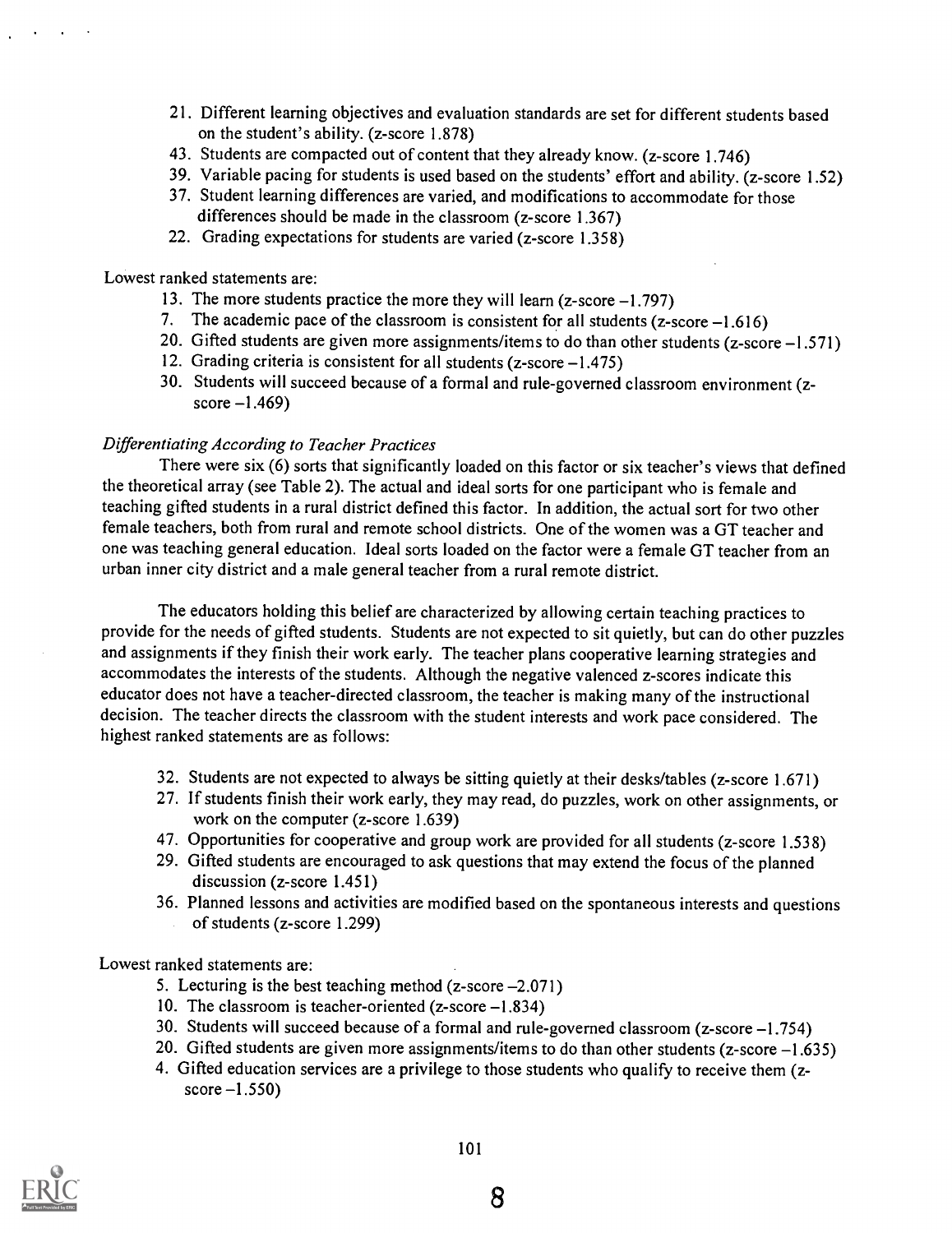# Differentiated According to Student Practices

There were six (6) sorts that significantly loaded on this factor or six teacher's views that defined the theoretical array (see Table 2). The actual and ideal sorts for two participants who are females and defined this factor. Of the two teachers whose actuall and ideal defined this factor, one was rural remote and one was urban inner city. The rural remote teacher was a general educator and the urban inner city teacher was a GT teacher. In addition, the actual sort for a male teacher from a rural district in general education and the ideal sort for a male teacher from an urban inner city district from general education defined this belief.

Teachers whose Q-sorts loaded on this factor were those who believed that lessons could be taught to meet the needs of gifted students. Critical and creative thinking skills are built into all lessons. Students were afforded the opportunities if they wanted to take advantage of the skill development they need. The placement of the items that this group felt strongly did not reflect their belief were highly standardized classes (lecturing with grading and assignments identical for all students). This indicates a strong belief that students can make the choices to get the education they need in their classrooms. Students can choose to delve as deeply in the content as they need without just doing puzzles and games to occupy their time. The statements to support this interpretation are listed. The strong positive zscore statements are:

- 26. Gifted students are given opportunities to develop and practice creative problem solving, critical thinking, and research skills (z-score 1.729)
- 42. Opportunities for students to actively practice critical thinking and creative problem solving skills are built in to all lessons (z-score 1.664)
- 41. Students are given situations that encourage them to experiment, explore, and solve problems on their own. (z-score 1.566)
- 39. Variable pacing for students is used based on the students' effort and ability (z-score 1.512)
- 1. Gifted students are expected to be able to challenge themselves and learn at their own pace (z $score1.413$

The lowest ranking statements are:

- 10. The classroom is teacher oriented. (z-score -2.141)
- 5. Lecturing is the best teaching method.  $(z\text{-score} 2.002)$
- 27.If students finish their work early, they may read, do puzzles, work on other assignments, or work on the computer.  $(z\text{-score}-1.530)$
- 7. The academic pace of the classroom is consistent for all students.  $(z\text{-score}-1.509)$
- 8. Grading expectations are consistent for all students. ( $z$ -score  $-1.355$ )

#### Conclusions

The Student Academic Needs group places differentiated curriculum at the curricular level; whereas, the Teacher Practices group appears to focus on the teacher planning for students needs and the Student Practices group focuses on what students can reap from a common curriculum with minimal teacher intervention. Student Academic Needs group reveals an active role to identification and planned responses to meet the needs of gifted; whereas, the other beliefs believe that gifted students can participant at their own level in a curriculum designed for all students. None of the educators believe that more work or rigid classrooms are appropriate for gifted students.

The results of this research offers educational practitioners insights related to planning and developing curriculum for gifted students. Results of this study may further assist decision makers in career development (Tomlinson, Tomchin & Callahan, 1994)., higher education, and school

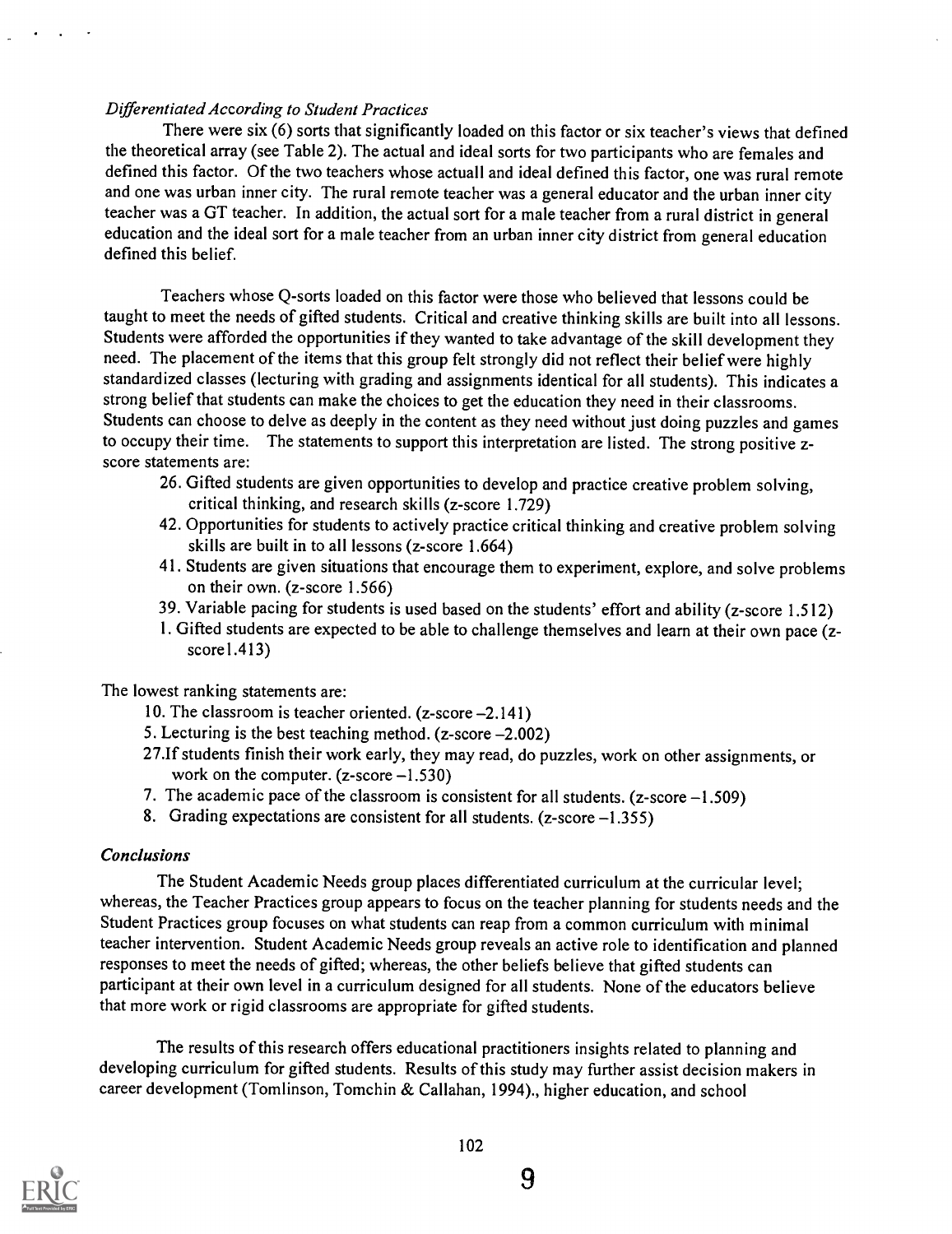administration regarding professional development. It appears that a renewed interest in meeting the needs of gifted students exists in rural and urban areas, but the approach to accomplish such goal remains varied.

# References

Brown, S. (1980). Political subjectivity: Applications of Q methodology in political science. New Haven, CT: Yale University Press.

Brown, S. (1993). A primer on Q methodology. Operant Subjectivity, 16, 91-138.

Carter, D. E. (1971). Teacher perceptions of students in academic and special programs. Paper presented at the 1 lth Annual Convocation of the Northeast Educational Research Association in Albany, NY. (ERIC Document Reproduction Service No. ED 052 229).

Good, T .L. (1982). How teachers expectations affect results. American Education, 18, 25-32.

Johnson, B. A. (1933). Classroom integration of special education students: Using O methodology to determine teacher attitudes. Paper presented at the 71st Annual Convention of the Council for Exceptional Children in San Antonio, TX. (ERIC Document Reproduction Service No. ED 363 990).

Maker, C. J. (1982). Curriculum development for the gifted. Austin, TX: pro-ed.

Maker, C.J., & Nielson, A.B. (1996). Curriculum development and teaching strategies for gifted learners, 2nd edition. Austin, TX: pro-ed.

McKeown, B., & Thomas, D. (1988). Q Methodology. Newbury Park, CA: Sage Publications.

Montgomery, D.M. (1983). Defining giftedness by examining the self perceptions of gifted students: A 0 methodological study. Unpublished doctoral dissertation, University of New Mexico, Albuquerque.

Reis, S. M., & Schack, G. D. (1993). Differentiating products for the gifted and talented: The encouragement of independent learning. In C. J. Maker (Ed.), Critical issues in gifted education: Programs for the gifted in regular classrooms (pp 161-186). Austin, TX: pro-ed.

Robinson, A. (1985). Teacher perceptions of gifted students in the classroom. Paper presented at the 31st Annual Convention of the National Association for Gifted Children in St. Louis, MO. (ERIC Document Reproduction Service No. ED 269 921).

Rosselli, H. (1993). Process differentiation for gifted learners in the regular classroom: Teaching to everyone's needs. In C. J. Maker (Ed.)m Critical issues in gifted education: Programs for the gifted in regular classrooms, (pp 139-155). Austin, TX: pro-ed.

Rubenzer, R L., & Twaited, J. A. (1979). Attitudes of 1,200 educators toward the education of the gifted and talented: Implications for teacher preparation. Journal for the Education of the Gifted, 2, 202-213.

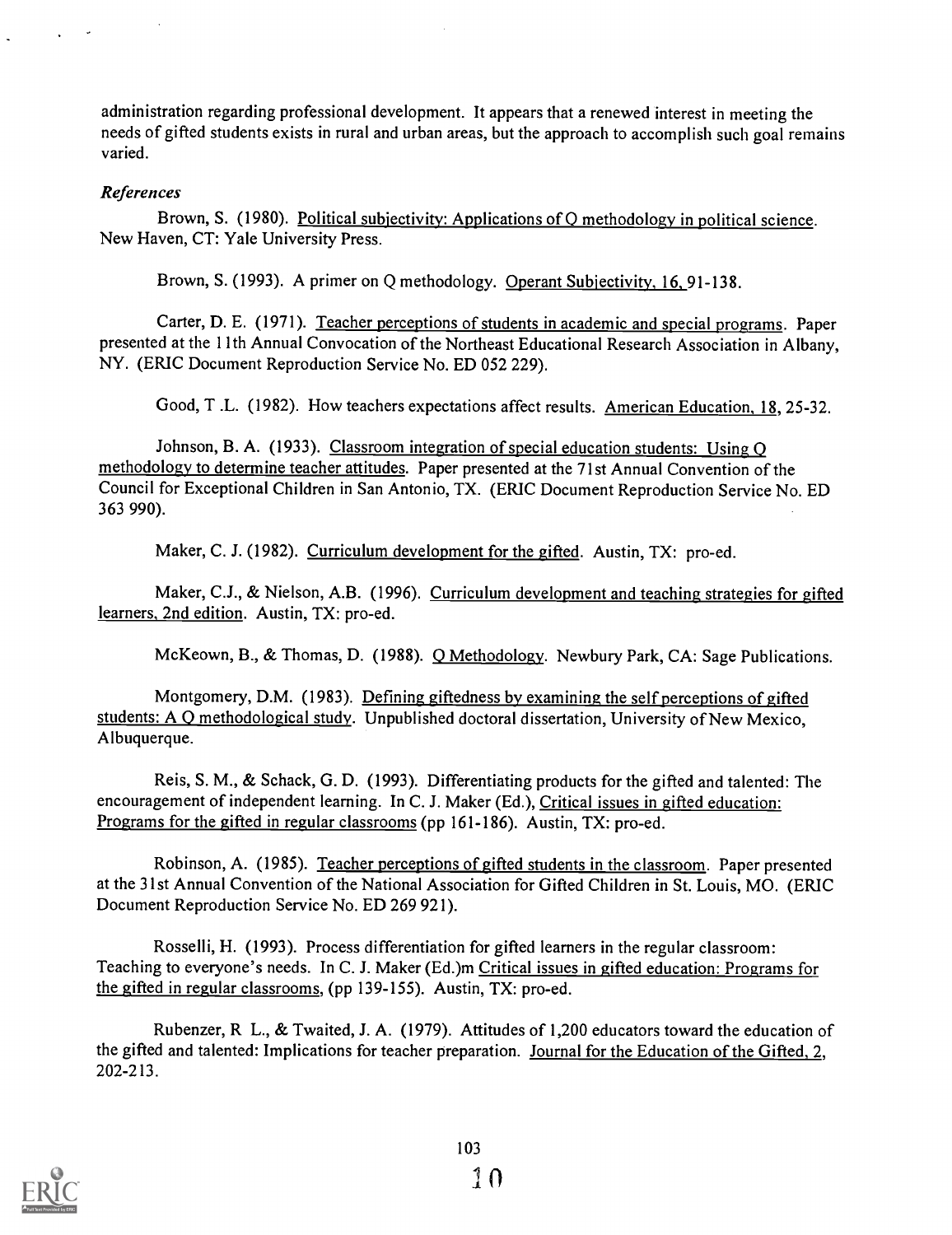Schiever, S. W. (1993). Differentiating the learning environment for gifted students. In C.J. Maker (Ed.), Critical issues in gifted education: Programs for the gifted in regular classrooms, (pp 201-214). Austin, TX: pro-ed.

Schmolck, P. (1997). POMethod 2.0 manual. Neubiberg, Germany: University of the Bundeswehr, Munich.

Shanley, R. (1993). Becoming content (kon-tent'; adj.) with content (kon'-tent, n.). In C. J. Maker (Ed.), Critical issues in gifted education: Programs for the gifted in regular classrooms, (pp 116-134). Austin, TX: pro-ed.

Shore, B. M., Cornell, D. G., Robinson, A., & Ward, V. S. (1991). Recommended practices in gifted education: A critical analysis. New York: Teachers College Press.

Sisk, D. A. (1993). Creating and maintaining a responsive environment for gifted students. In C. J. Maker (Ed.), Critical issues in gifted education: Programs for the gifted in regular classrooms, (pp 215-222). Austin, TX: pro-ed.

Tomlinson, C. A. (1995). How to differentiated instruction in mixed-ability classrooms. Alexandria, PA: Association for Supervision and Curriculum Development.

Tomlinson, C. A. (1996). Deciding to differentiate instruction in middle school: One school's journey. North Carolina Association of the Gifted and Talented, pp 16-24.

Tomlinson, C. A., & Kiernan, L. J. (1997). Differentiating instruction. Alexandria, PA: Association for Supervision and Curriculum Development.

Tomlinson, C. A., Tomchin, E. M., & Callahan, C. M. (1994). Preservice teachers' perceptions of and responses to the differentiated needs of gifted students in their classroom. Paper presented at the Annual Meeting of the American Educational Research Association in New Orleans, LA.

Van Tassel Baska, J. (1994). Comprehensive curriculum for gifted learners, second edition. Boston: Allyn and Bacon.

VanTassel Baska, J. (1997). What matters in curriculum for gifted learners: Reflections on theory, research, and practice. In N. Colangelo and G. A. Davis (Eds) Handbook of Gifted Education, Second edition, (pp. 126-135). Boston: Allyn and Bacon.

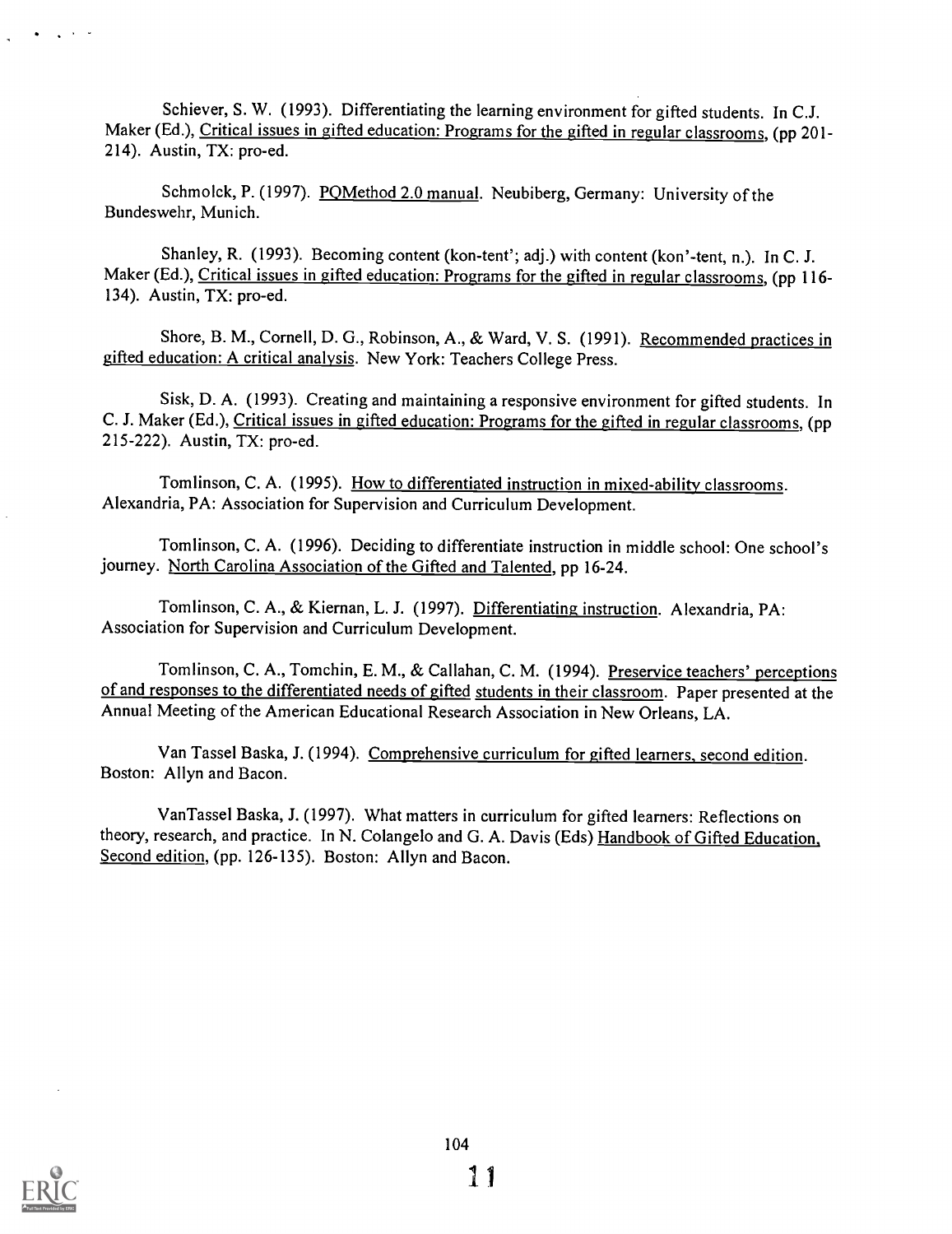U.S. Department of Education Office of Educational Research and Improvement (OERI) National Library of Education (NLE) **Educational Resources Information Center (ERIC) ERIC REPRODUCTION RELEASE** 

I. Document Identification:

Title: Rural Special Education for the New Millennium,<br>1999 Conference Procedings for American Council on<br>Authoric (ACCES)

Author:

Diane Montgomery, Editor

**Corporate Source:** 

American Council on Rural Special Education

**Publication Date:** 

Harch, 1999

II. Reproduction Release:

In order to disseminate as widely as possible timely and significant materials of interest to the educational community, documents announced in the monthly abstract journal of www. the ERIC system, Resources in Education (RIE), are usually made available to users in microfiche, reproduced paper copy, and electronic media, and sold through the ERIC Document Reproduction Service (EDRS). Credit is given to the source of each document, and, if reproduction release is granted, one of the following notices is affixed to the document.

If permission is granted to reproduce and disseminate the identified document, please check one of the following three options and sign the release form.

Level 1 - Permitting reproduction and dissemination in microfiche or other ERIC archival media (e.g. electronic) and paper copy.

Level 2A - Permitting reproduction and dissemination in microfiche and in electronic media for ERIC archival collection subscribers only.

Level 2B - Permitting reproduction and dissemination in microfiche only.

Documents will be processed as indicated provided reproduction quality permits. If permission to reproduce is granted, but no box is checked, documents will be processed at Level 1.